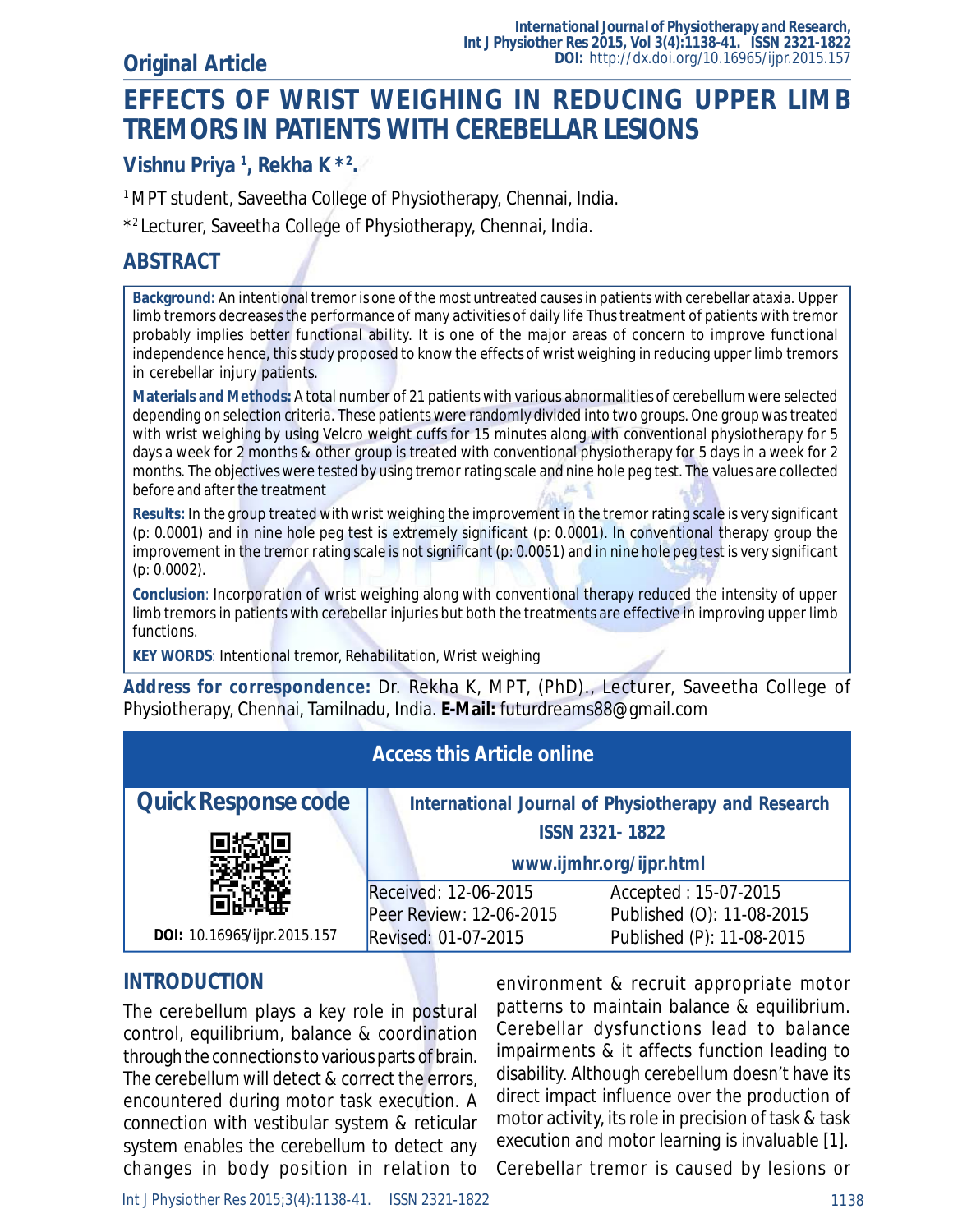damage to the cerebellum resulting from stroke, tumor, or disease such as multiple sclerosis or some inherited degenerative disorder. It can also result from chronic alcoholism, overuse of certain medicines. In classic cerebellar tremor, a lesion on one side of the brain produces a tremor in that same side of the body that worsens with directed movement. Cerebellar damage can also produce a "wing-beating" type of tremor called *rubral* or *Holmes'* tremor. It is a combination of rest, action, and postural tremors. Cerebellar tremor may also be accompanied by certain signs such as dysarthria, nystagmus, gait problems, and postural tremor of the trunk and neck [2-4].

S H Alusi et al evaluated three different ways of assessing tremors. The results obtained from 9 hole peg test may provide useful objective method for assessing arm dexterity in tremulous Patients [5]. This provides valid and reliable measures for tremors in these patients. Morgan et al studied effects of weights to reduce intentional tremors and he used various amounts of weights. He concluded that an optimum weight load to reduce intention tremor usually is between 600-840gms which helped to overcome the problems of variability. Especially the bias in results due to practice of fatigue has proved negligible [6-9].

Effective treatment has not been evolved for Cerebellar tremor so far and very limited analysis has been done to improve effectiveness of treatment. Treating cerebellar tremors of upper limb has much impact and it gains more importance as they are functional active. And in this setup this treatment was not introduced before therefore it is very much essential to study effectiveness of weight bearing exercises on reducing intentional tremors and to improve functional activities of upper limb.

#### **MATERIALS AND METHODS**

Comparative study was performed in SIMS College of physiotherapy in which 21 subjects were randomly selected and were assigned into two groups - group A and group B according to the selection criteria. Both Males and females were included between the age of 40 to 60 years with cerebellar tremors with the tremor rating score 1 – 4 and upper limb muscle power less

than 3. Subjects were excluded if they were Disoriented, Spasticity, Rigidity, and Multiple Sclerosis.

Group A consists of 11 subjects and Group B with 10 subjects. Group A was treated with conventional physiotherapy and wrist weighing technique compared with Group B which was treated with conventional physiotherapy. Nine peg hole test and tremor rating scale were used to test outcomes as a pretest and post test. Both the groups were treated for 5 days a week for a period of 2 months.

Group A was treated with Rhythmic stabilization: It is useful to improve stability of trunk and limbs by simultaneously applying resistance in opposite direction to anterior and posterior surfaces of upper limb emphasizing isometric contractions of trunk rotators. It is typically performed in weight bearing positions to incorporate joint approximation hence facilitating co contraction thus multiple muscle groups around the joint must contract most importantly the rotators to hold the position with wrist weighing technique. Group B is treated with conventional physiotherapy techniques alone.

Conventional physiotherapy techniques such as flexibility exercises to upper limb followed by active exercises are given. Treatment is given for 30 minutes per session; Rest is given after 10 minutes of treatment session to avoid fatigue. At the end of 2 months the intensity of intentional tremor is tested with Tremor rating sale, Nine peg hole test and statistical analysis was done.

## **RESULTS**

**Table 1:** Comparison of pretest and posttest results in Group A & Group B – Nine Peg Hole Test.

| Group          | Test      | Mean | S.D. | Std. Error<br>Mean | Paired<br>t-value | P value |
|----------------|-----------|------|------|--------------------|-------------------|---------|
| Group A        | Pre test  | 3.64 | 0.92 | 0.28               | 11.353            | 0.0001  |
|                | Post test | 7.18 | 1.25 | 0.38               |                   |         |
| <b>Group B</b> | Pre test  | 3.4  | 0.97 | 0.31               | 6.042             | 0.0002  |
|                | Post test | 5.3  | 1.42 | 0.45               |                   |         |

| Table 2: Comparison of pretest and posttest results in |  |
|--------------------------------------------------------|--|
| Group A & Group B – Tremor Rating Scale.               |  |

| Group          | Test      | Mean  | S.D.  | Std. Error<br>Mean | Paired<br>t-value | P value |
|----------------|-----------|-------|-------|--------------------|-------------------|---------|
| Group A        | Pre test  | 3.409 | 0.302 | 0.091              | 6.5               | 0.0001  |
|                | Post test | 2.818 | 0.405 | 0.122              |                   |         |
| <b>Group B</b> | Pre test  | 3.2   | 0.483 | 0.153              | 3.6742            | 0.0051  |
|                | Post test | 2.9   | 0.516 | 0.163              |                   |         |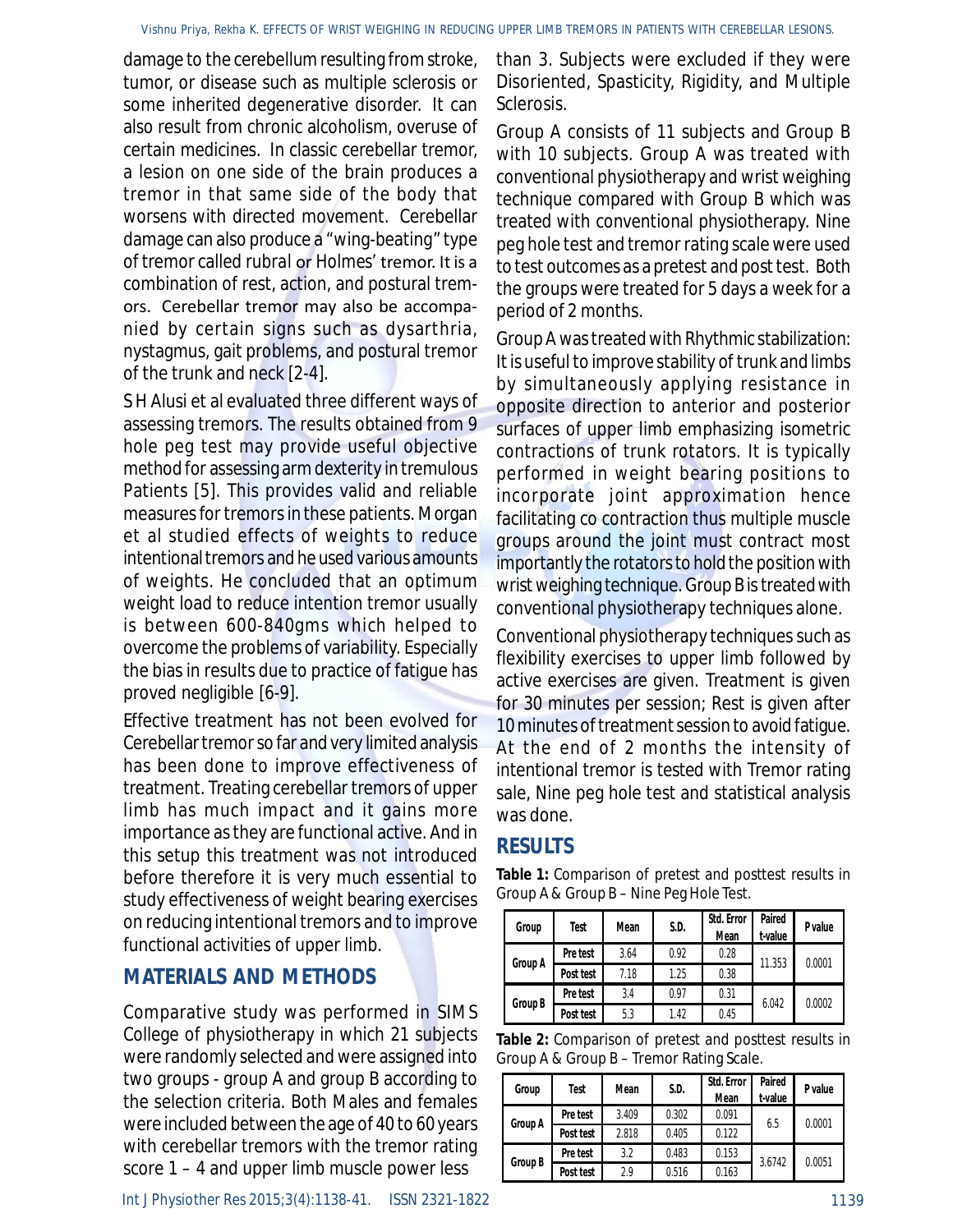**Graph 1:** Comparison of Pretest results of Tremor rating scale and Nine peg hole test between GroupA and GroupB



**Graph 2:** Comparison of Post test results of Tremor Rating scale between Group A and Group B.



**Graph 3:** Comparison of Posttest results of Nine peg hole test between Group A and Group B.



#### **DISCUSSION**

Pathologically, Tremor is an unintentional, rhythmic muscle movement involving oscillating movements of one or more parts of the body. It is the most common of all involuntary movements and can affect the hands, arms, head, face, voice, trunk, and legs [2]. This affects an estimated one million. Tremors impede activities of daily living and social function. For tremor disabled individuals independent function is difficult although it is not life threatening [2].

S H Alusi et al evaluated three different ways of

*Int J Physiother Res 2015;3(4):1138-41.* ISSN 2321-1822 1140

assessing tremors. The results obtained from 9 hole peg test may provide useful objective method for assessing arm dexterity in tremulous Patients. This provides valid and reliable measures for individuals with cerebellar tremors [5].

The application of weights to wrist joint reduces intentional tremors with some improvement in functional activities[10]. An optimum weight load to reduce intentional tremor usually 600- 840g is used to achieve additional mechanical loading [9].

Tremors can be assessed in several ways including basic examination such as handwriting assessment, drawing tests, nine peg hole tests, Finger to Nose tests. In the present study, we examined using Nine Peg hole test following the treatment with wrist weighing with weight cuffs to improve upper extremity muscular coordination on cerebellar intentional tremors subjects. The effects of mechanical loading on intentional tremor in our present study are similar from the results of proprioceptive loading in earlier studies, a functional improvement was found using mechanical loading [12].

Both the groups showed improvement in post test results. But group A wrist weighing shows better improvement compared to the conventional physiotherapy. Thereby this study can be considered for further management of tremors. We come across certain limitations about follow up protocol after post test analysis, Probably long term treatment can further provide better results and use of different others scales as outcomes can be performed in future studies.

#### **CONCLUSION**

Incorporation of wrist weighing along with conventional physiotherapy was more influential and effectively reduced the intensity of upper limb tremors in patients with Cerebellar injuries and effectively improved upper limb functions.

#### **Conflicts of interest:** None

#### **REFERENCES**

- [1]. [http://en.wikipedia.org/wiki/Intention\\_tremor.](http://en.wikipedia.org/wiki/Intention_tremor.) Accessed on may 2015.
- [2]. "Tremor Fact Sheet," NINDS. Publication date July 2012. NIH Publication No. 12-4734